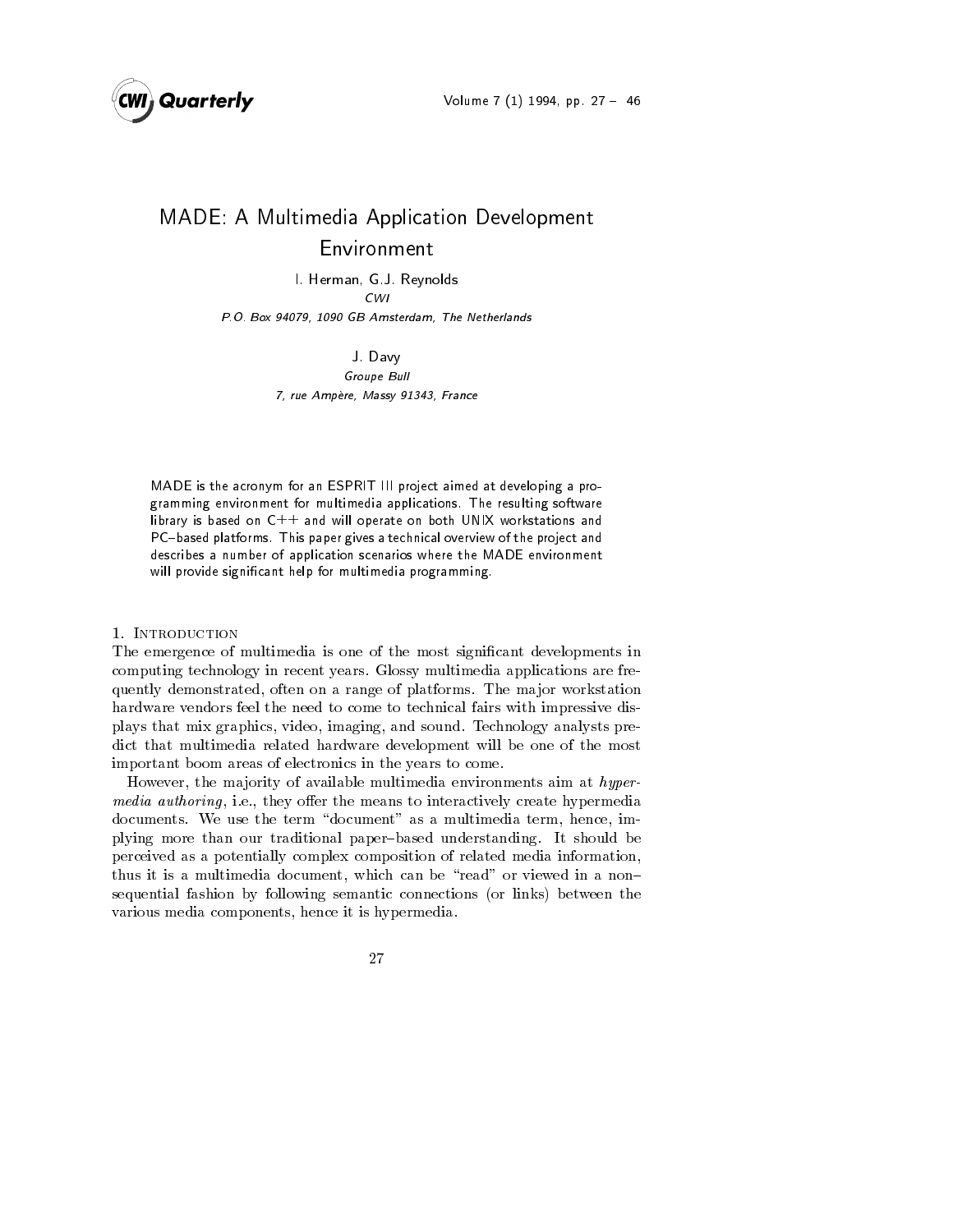Although the concept of a hypermedia document is a powerful one it does not cover all applications of multimedia. The ability to combine, modify, or even synthesise multimedia data is often necessary for more complex multimedia applications. For example, a user might wish to extract a frame from a video sequence, modify it with standard image processing tools, combine the image with some synthetic graphics and then exchange the original frame with the modi-ed image The description of such actions does not -t easily within the model of a hypermedia document, in spite of the sophisticated interaction tools which are often provided as part of authoring environments. We conclude, therefore, that there is a clear need for a programming environment which allows for and actively supports the development of such applications

Techniques for combining media are extremely disparate and use results from elds of computing technology synthetic graphs of computing technology synthetic graphs of the computation of co ics, image processing, speech synthesis, etc. Some of these techniques are also highly application dependent Consequently it is almost impossible to de-ne a closed programming environment which encompasses all techniques and de pendencies. The "traditional" answer to this kind of challenge is to use objectoriented techniques: services are offered in the form of objects, which can be extended by the programmer to include any necessary application-dependent tools

The European Communities' ESPRIT III project  $\operatorname{MADE}$  (Multimedia Application Development Environment  $|1|$ ) has the ambitious goal of defining and implementing a portable object-oriented development environment for multimedia applications. The outcome of the MADE project will be a programming environment, based on  $C++$ , running on various UNIX platforms, as well as on MS-WINDOWS environments This paper gives a technical overview of MADE it describes its major services and a number of "application scenarios" which cant use of the services it is not the purpose of the paper to the paper to the paper to the paper to the paper give a detailed description of the complete project; that would go far beyond the paper's scope. The interested reader should consult the "official" MADE documents to gain a more detailed insight  $[1, 2, 3, 4, 5, 6]$ .

It should be emphasized that MADE is primarily a development project, with some research elements in it. This paper gives an overview of the project as who the more results interaction and the model interaction of the problem interaction of the contraction of etc..) are presented elsewhere  $[7, 8]$ . Note also that the MADE project is still an ongoing activity. Consequently, some problems are still open and will be solved later in the project. Consequently, this paper sometimes raises issues without presenting complete solutions

The full MADE environment contains a large number of different objects and related services. The majority of these fall into two important categories, namely toolkits and utilities and utilities and utilities in the observed nature of MADEE in the observed natur makes it possible for an end-user to add new objects to both toolkits and utilities and to extend the functional capability of existing ones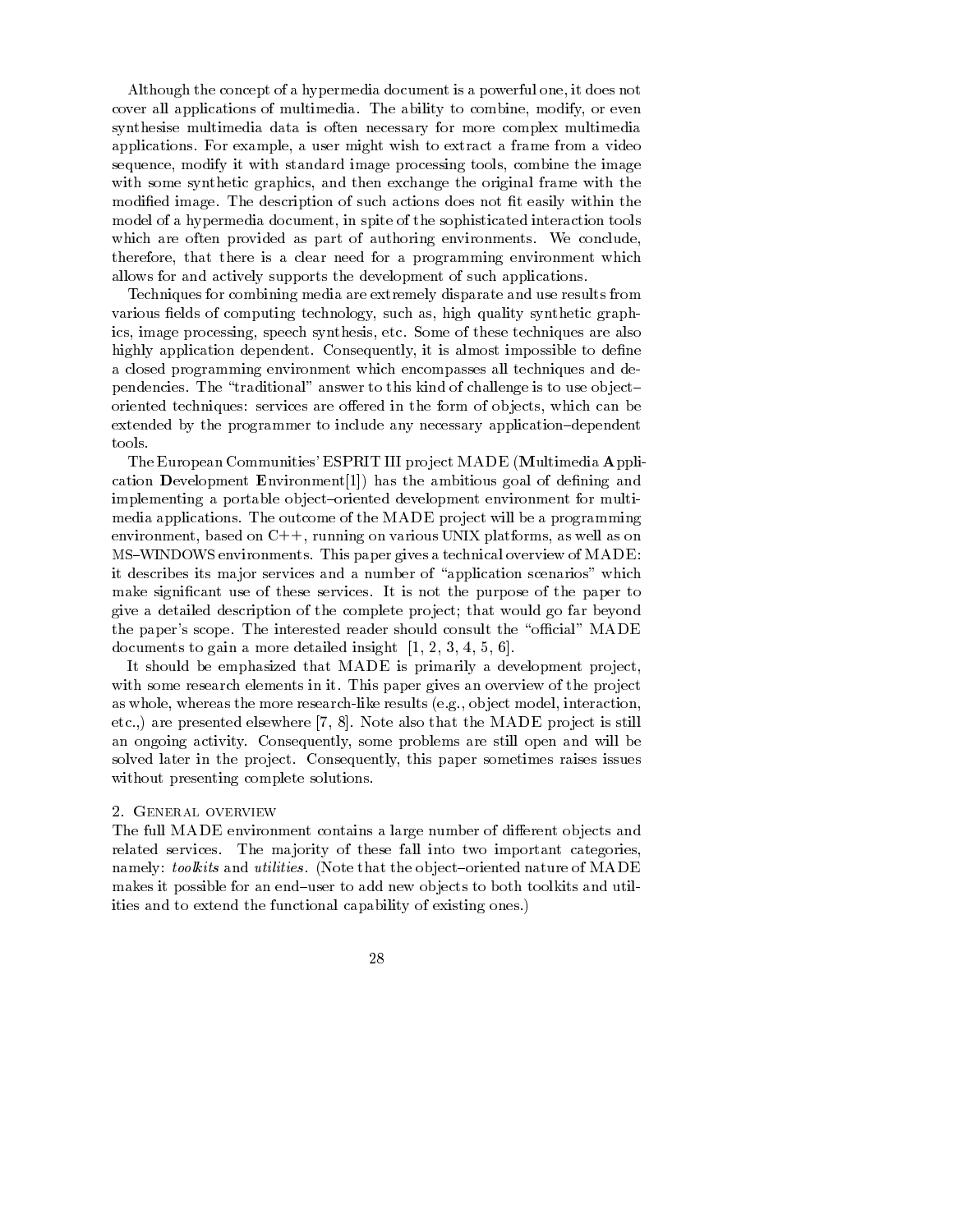

FIGURE 1. Toolkits and Utilities

The toolkit category or level represents a collection of ob jects that are considered to be fundamental to multimedia programming It includes ob jects that interface with different media. It also includes objects which, although not directly involved in handling speci-c media play a fundamental role in constructing more complex multimedia applications Some details of the tool kit level will be given below see Section

Although it is possible to construct complex applications using the MADE toolkit level only, doing so may be unnecessarily tedious and error-prone. Consequently the utilities level has been de-ned on top of the MADE toolkitThis level includes ob jects which implement more complex functionality and which are considered to be essential for most multimedia applications. Application programmers may choose to use some of these utility objects; however, the toolkit level is never completely obscured, and an application is free to make direct see to to the terms if it is necessary (the terms all the terms appearing the terms appearing the terms appearing on the Figure will be described in later sections

A common object model was de-ned and developed at an early stage of the MADE project to ensure the smooth cooperation between objects in the MADE library and to provide a clear conceptual approach to some of the technical issues raised by multimedia programming in general. This object model de-nes a conceptual layer on the top of the implementation language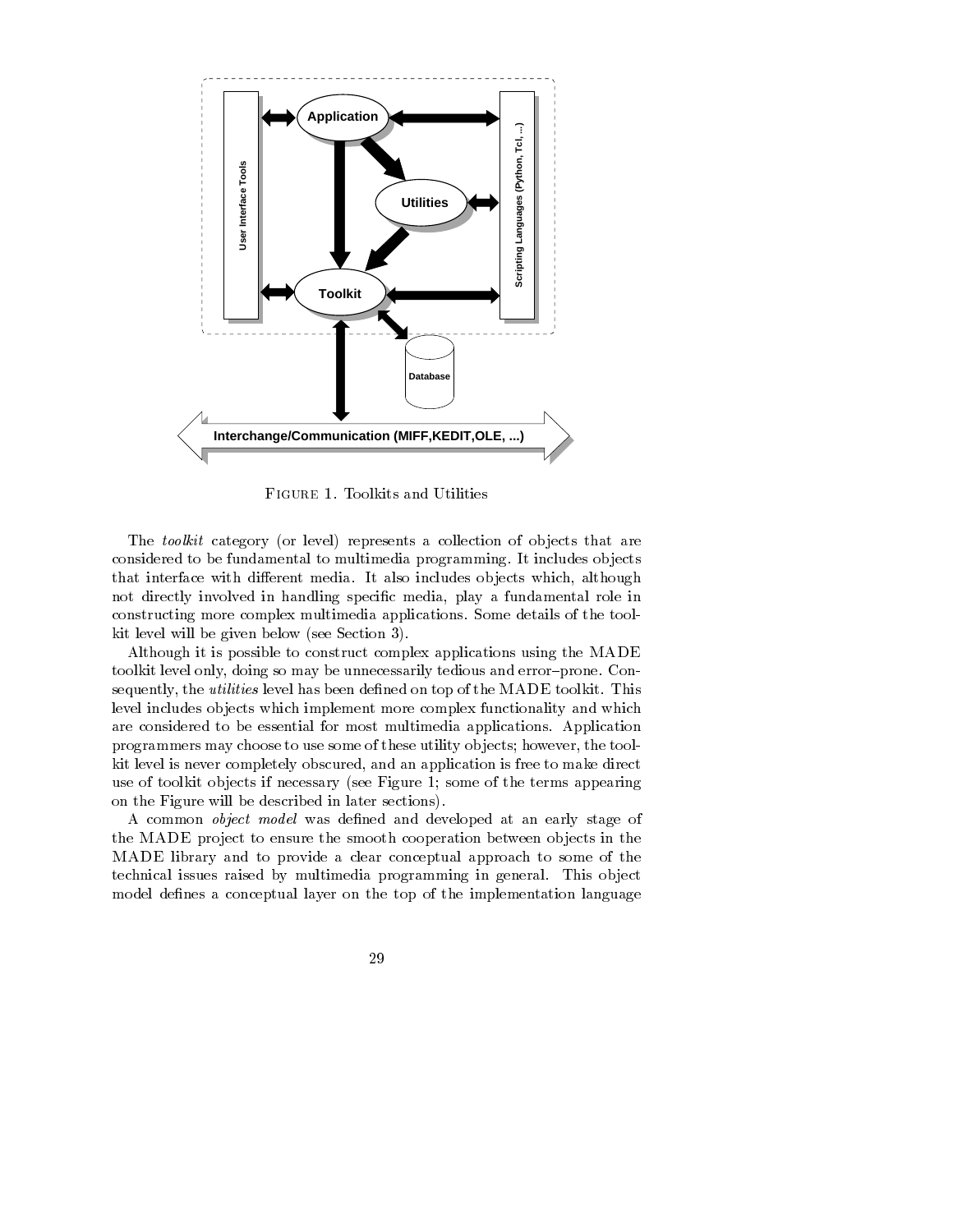of  $\mathbf{m}$  and  $\mathbf{m}$  is a secret it describes numerous features of objects within MADE. As far as the application programmer is concerned, two characteristics of this model are of a great importance: the use of *active objects* and the presence of delegation

In MADE, objects may be *active*, that is, they can have their own thread of control within the shared address space of the same UNIX or MS-WINDOWS process). This capability is exploited by the implementation of the MADE toolkit and isa ma jor tool used in de-ning synchronisation among media see your and the programmer programmers made to be a the this situation of the situation of the situation of t if they decide to use the toolkit level objects directly.

The concept of *delegation* in the MADE object model applies to an object's methods. Using delegation, an object may delegate some or all of its behaviour ie the messages it serves to any number of other ob jects which then act on its behalf. The notion is not unlike inheritance, but delegation is dynamic, i.e., the target of delegation may be set/re-set at run-time. Delegation plays an important role in establishing constraints in MADE constraint ob jects are part of the toolkit), and offers an advanced means of temporal behavioural control. A more exact semantics of delegation is described in  $[9]$ ; see also [7] for a fuller description of the concept within the framework of the MADE ob ject model

The object model is realised in the form of an extension of  $C++$ , called mC++. The mC++ translator generates a set of C++ classes, as well as library and macro calls; this "intermediate" level can also be accessed by programmers directly if they do not wish to use yet another programming language. Details of the ob ject model are normally hidden to most application programmers and are only of real interest to toolkit and utility developers The full technical de scription of this object model is omitted here; refer to  $[7]$  for a general overview and to [2] for a complete description of the model and  $mC++$ .

The object model is not the only means to achieve smooth cooperation among ob jects All MADE ob jects also include general features that allow them to be used under various circumstances in a uni-ed way Some examples of these features are given below

All objects in the MADE system can be *persistent*. This means that they may "store" themselves in a database and can restore their content at a later stage of the application's lifetime or even during the execution of some other application. This feature is present for all MADE objects by default; the only step the application program has to do is to invoke certain implicitly de-ned member functions. Furthermore, the MADE toolkit level includes a special ob ject which acts as an interface to various database systems Although this interface does not cover all known database systems it does provide an interface to some object-oriented and relational databases. Here again, the general features required by the database access are included in all MADE ob jects in a database independent way, which specificates in the specific modern control to access is hidden by the general database management ob ject see Interfacing to a new database system is achieved by specialisation of the general database

30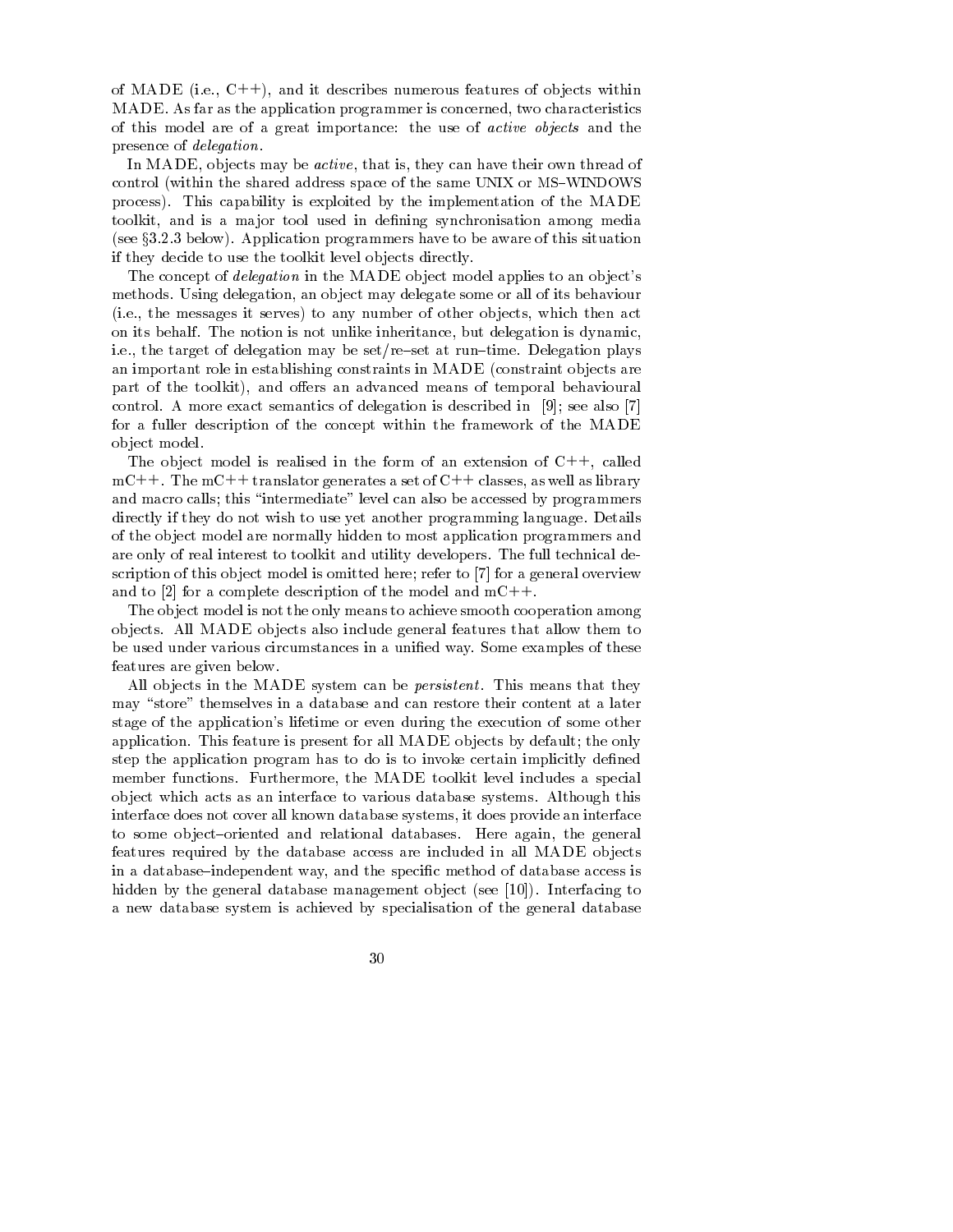class.

MADE objects, primarily utility objects, are also prepared for distributed access This not only means that the MADE library includes specific and prove for inter-process communication, but also that MADE objects are prepared to "convert themselves" into a format suitable for communication and, conversely, can "reconstruct" their internal state based on data coming from a communication channel. A sophisticated object-oriented communication protocol (called Kebberg is) is currently under development for UNIX platforms (  $\sim$ which will allow MADE applications to offer object-based services, and will provide means for the transfer of MADE ob jects from one MADE application to another. The features offered by the combination of MADE objects and KEDIT are similar to the kind of ob ject services de-ned by the Ob ject Man agement Group". On MS-WINDOWS platforms the OLE protocol will be used to provide similar facilities; this is already an integral part of these environments

All MADE objects include a general mechanism known as a "dynamic call interface". This interface makes it possible to call an object's member functions, knowing the object's handle and a *string* description of a member function's signature. This string can be constructed at run-time, hence the "dynamic" nature of the call. This feature permits MADE objects to be accessed easily from scripting languages, and provides a simple way of constructing interfaces to other programming languages

The primary goal of the MADE toolkit is the provision of a basic set of features and facilities for multimedia programming. This includes control over different media as well as other types of ob jects that have been identi-ed as ful-lling a fundamental role

#### 3.1. Media objects

The MADE toolkit includes *media objects*: objects whose function is to directly control dierent media in a uni-ed hardware-rmware independent way

The toolkit includes four main categories of media objects: graphics objects for two and three dimensional graphics animation audio and video ob jects all of these objects hides these forperators between the changes of their special specific low-level abstract interface objects, thereby cleanly separating their MADE species communication from particular device dependent features adaptation of the communication of a media ob ject type to a new environment simply requires the democratic to a new device-dependent subclass of the appropriate general interface object. The abstractions for the various media ob jects have been developed within

<sup>-</sup>OMG is an industrial consortium aiming at the definition of object services in general. In their corresponding to provide a special category of the specification for object services in a distribution o environment is still a reliable in their most finished in the still in the still and the complete interesting available yet If by the end of the MADE pro ject OMG produces a -nal version of their speci-cation replacing KEDIT with this speci-cation will be considered

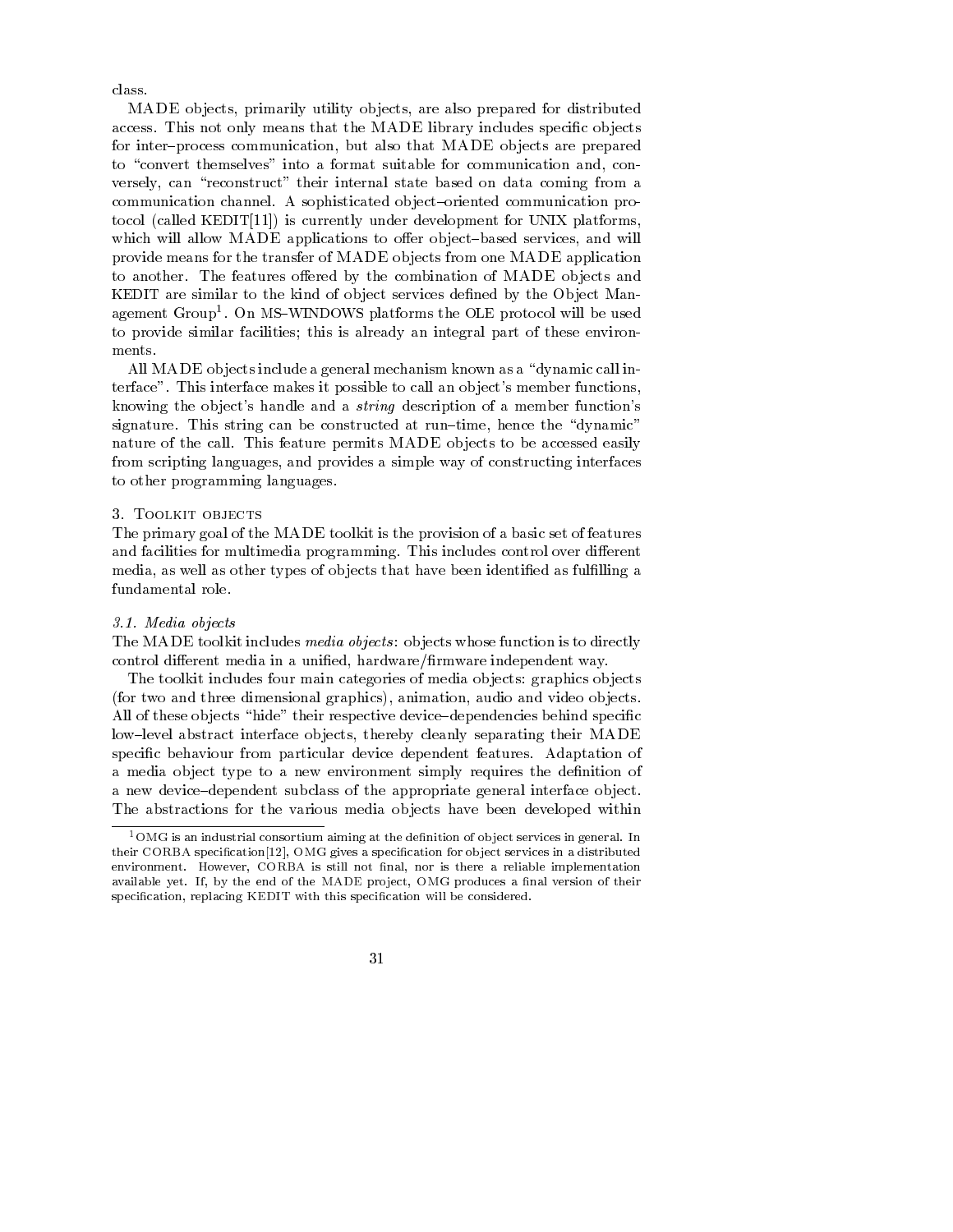the project; however, existing technology practice has greatly influenced our design

Some of the categories listed above contain relatively simple objects. Their task is to provide a mapping from the MADE library structure onto their re spective interface object. This is the case, for example, with video and audio ob jects The most critical aspect of the de-nition of these ob jects is synchroni sation The ob jects and their device speci-c interfaces must be matched with the synchronisation model of MaDE is the Section with the section of the required the section of  $\mathcal{S}$ ments and facilities provided be the specific material is used that is used that is

Audio and video objects rely on Microsoft's Multimedia Environment for windows which is a definition of the district standard in this area on UNIX portable in the UNIX portable in th video and audio services are used: the Video Extension of the X Windows system for video and the AudioFile server for audio

2D and 3D graphics requires a greater degree of complexity. Indeed, the collections of both the 2D and the 3D graphics objects represent two full-blown subsystems per se, which are also usable stand-alone for graphics purposes.

For 2D graphics, the MADE toolkit reuses an existing object-oriented 2D graphics system, called GoPATH $[15]$ , by adapting it to the requirements of MADE. These 2D objects include various shapes, associated clipping areas, composition rules, attributes, etc. The programmer has the possibility, via substitute the new shapes and include the full de- $\mathcal{G}$  and  $\mathcal{G}$  for UNIX platforms and on  $\mathcal{G}$  for UNIX platforms and on MS-VIII platforms and on MS-VIII platforms and on  $\mathcal{G}$ 

The 3D subsystem provided by MADE supports a mapping between general D ob jects shapes surfaces lighting and view control etc and existing D packages. A mapping to SGI's GL library is currently being developed. The use of PEX or Open-GL, as a replacement for GL, will be considered in the future It has to be stressed that it is not the goal of the pro ject to de-ne yet another 3D graphics package; the emphasis is more to provide an objectoriented layer on top of existing packages which isfully integrated into the MADE environment. On the other hand, due to the object-oriented nature of the MADE toolkit, it is possible to extend, by  $sub-classing$ , the basic 3D functionality eg to add a proprietary ray tracing module if necessary

Graphics ob jects both in D and D do not have a temporal dimension essentially, they describe static scenes. This is in contrast with the inherently temporal nature of audio and video objects. To alleviate this contradiction, MADE includes separate *animation objects*, which describe, and even automatically generate, sequences of scenes. The methods and algorithms used in animation may be extremely complex and, more importantly, are dependent on speci-c application areas It is not the purpose of the MADE animation ob jects to encompass all available animation techniques. Although simpler, built-in, animation techniques based on animation curves are available, MADE animation ob jects support animations de-ned as scripts using a scripting language which are then interpreted by the animation objects. Animation objects are active objects, and are thereby subject to the same synchronisation behaviour and control as and video video objects (see jects).

32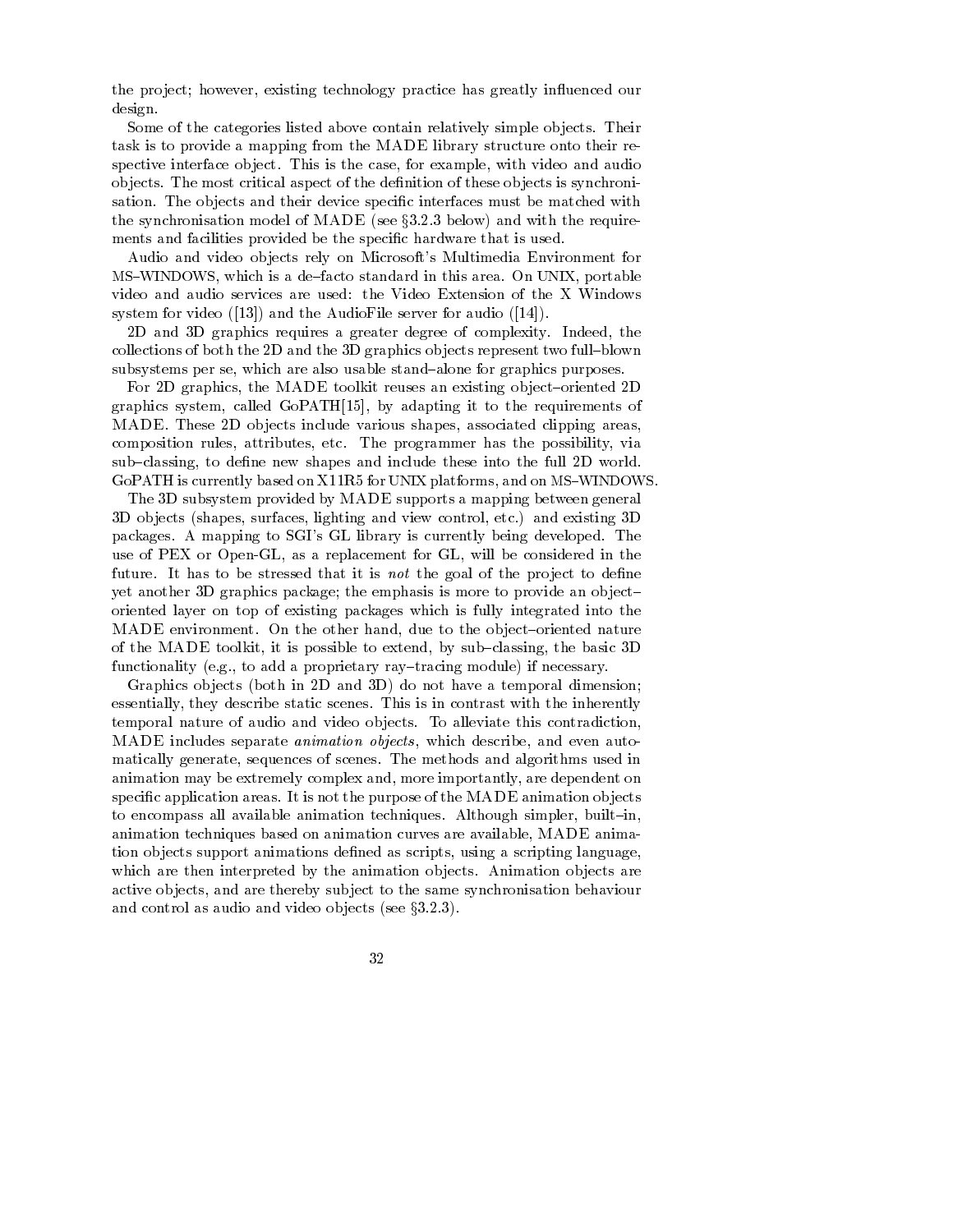

FIGURE 2. A rudimentary example for multiple media in an application.

## 3.2 Combination objects

The MADE toolkit level object represent a relatively low functionality level. It is of course clearly possible to build impressive applications that rely solely on MADE media objects, using complex static and animated graphics, running a video on the screen and playing audio, etc. However, an additional level of functionality is necessary when more complicated application programs have to be devised and implemented. The very rudimentary example on Figure 2 already demonstrates that: interactive behaviour assigned to graphics objects has to be combined to control video output; visual representations for audio control have to be denoted the completential as there as a part have to be a set combined in one picture, etc.

Basic media ob jects become really usable if they can be combined easily in a variety of ways The combination of media ob jects and MADE ob jects in general) within an application has received particular emphasis in the speci--cation of the pro ject in order to enhance the usability of the MADE tools Five ma jor areas of combination have been identi-ed imaging structuring synchronisation, interaction, and constraint management. Each of these will be looked at in the following sections

# 321 Imaging

Video ob jects D and D graphics ob jects and imported image -les may all be visualised on the display screen. Very often, an application may require such "images" to be combined in some way. For example, a complex picture might be created by combining a snapshot of a video sequence, some annotated 2D terry and a dimensional computation to selectively correct the results.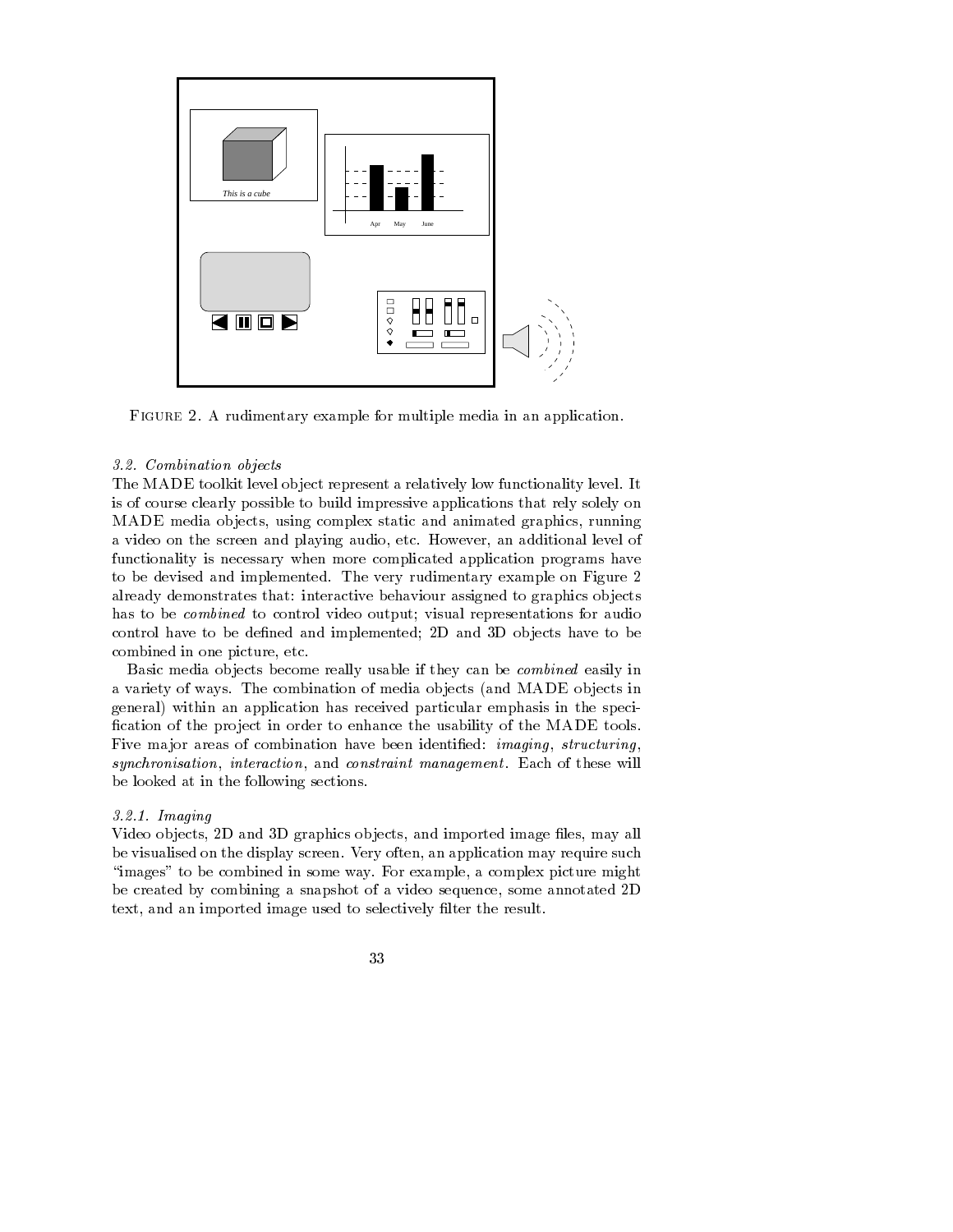MADE supports this kind of combination via an *image object*. All MADE media objects that produce displayable output can be directed to produce image objects. These can of course be presented, but they can also be converted into video frames or stored in a particular -le format

## 3.2.2 Structuring

The importance of *structuring*, i.e., of creating aggregates of different objects in interactive programs has long been recognised in computer graphics The ma jority of graphics packages provide some form of aggregation, such as structures in PHIGS, the scene database of IRIS Inventor, or the Go trees in GoPATH[15]. Although the structures used in these examples are relatively simple directed acyclic graphs or trees), the appearance of hypertext and hypermedia systems makes it clear that more general aggregation facilities are necessary.

The MADE toolkit answers this requirement by including a general graph management facility Graph objects are provided to support the specification  $\mathcal{L}_{\mathcal{A}}$ management, and traversal of general graphs, with no restrictions imposed on  $\mathcal{L}$  the set there are the set  $\mathcal{L}$  and  $\mathcal{L}$  and  $\mathcal{L}$  and  $\mathcal{L}$  and  $\mathcal{L}$  and  $\mathcal{L}$  and  $\mathcal{L}$ 

Graph objects provide a sound basis for the structuring required by graphics as well as for complex hypermedia navigation systems They are fully integrated into the MADE environment, which has a number of advantages. For example, graphs provide an automatic protection against uncontrolled concurrent access of structures by active objects, they can be exported and imported using the same persistency mechanism as is de-ned for all other MADE ob jects ie complete graph structures can be stored in databases), etc. It is then the role of application programs andor higher level MADE components like the the so-called Composition Utilities, see  $§4.3$  below) to model the notions of links and anchors, using interaction and the graph objects.

#### Synchronisation

Synchronisation has always been one of the central problems of multimedia applications and the MADE toolkit offers a consistent solution to this issue.

The fundamental synchronisation scheme used in MADE is called reference point synchronisation. For each so-called, synchronisable object, a series of media speci-c reference points can be de-ned for example video frames audio samples, etc.). Each reference point contains internal "instructions" for synchronisation and references to other synchronisable ob jects with which they are to be synchronised. Synchronisable objects are active objects: when they reach a reference point, synchronisation is performed by exchanging messages with other active objects, waiting for their replies, etc. The reference point model has been inspired by its details in the MADE environment are speci-ed in  $[3]$ .

Audio, video, and animation objects are obvious examples of synchronisable objects . A MADE programmer may also create new, application—specific,  $\sim$ 

<sup>-</sup>To be very precise certain animation ob jects which describe random animation cannot be properly synchronised but these ob jects represent a small minority vis a vis animation

<sup>34</sup>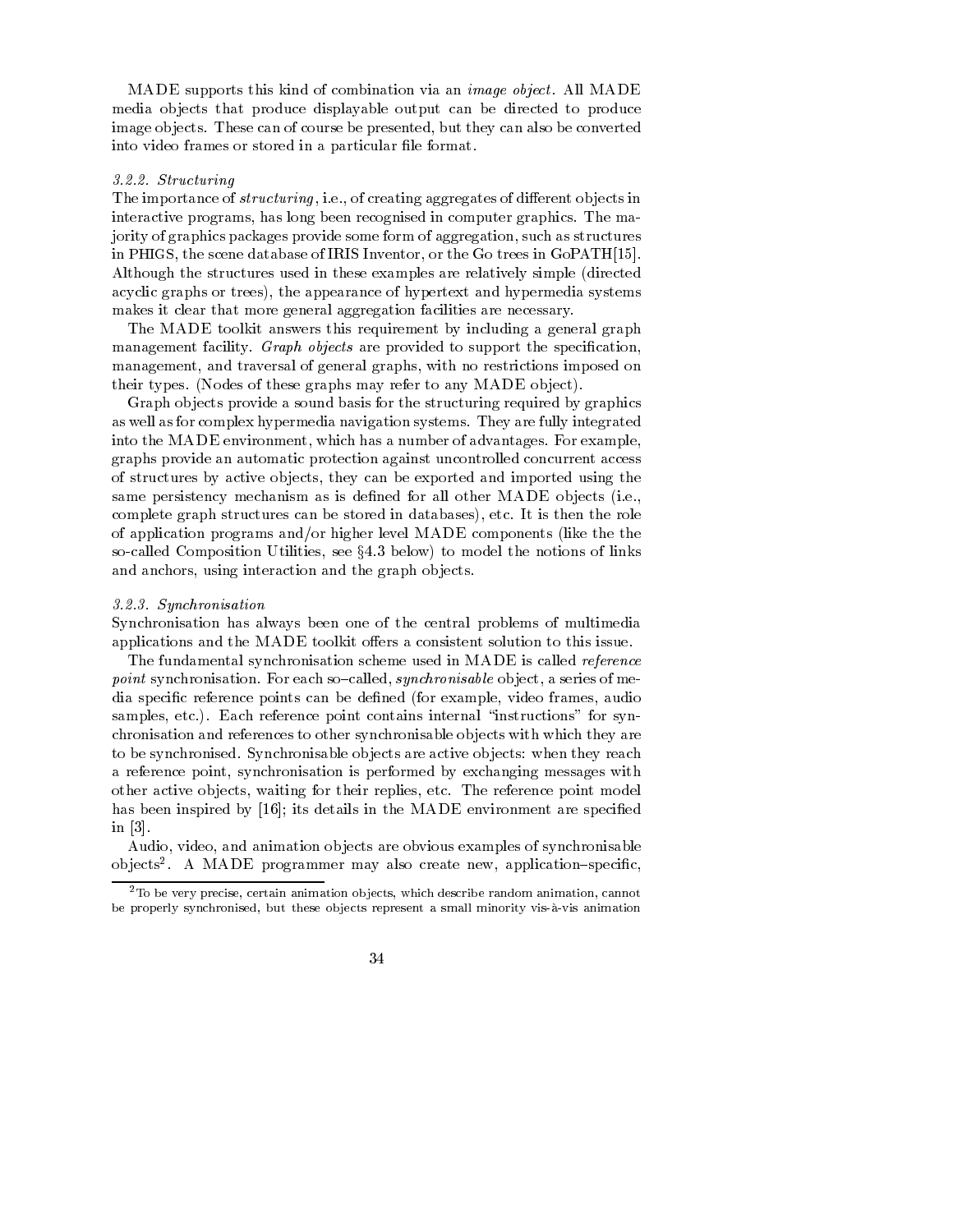synchronisable objects.

The MADE toolkit also includes a higher-level mechanism for time-based synchronisation, based ultimately on the reference point model. This mechanism de-nes dierent types of schedulers that an application may use as build ing blocks for more complex time based synchronisation scenarios see for further details). These schedulers all assume the existence of a special synchronisable object within MADE, namely a *timer*. The approach of building time based synchronisation on the top of a more general mechanism instead of considering it as a basic feature) allows the MADE library to be used in environments which do not offer real-time facilities.

# 3.2.4. Interaction objects

Multimedia applications are very often highly interactive; it is therefore essential to have tools to support the construction of complex interaction scenarios

The MADE project does not aim at developing a completely new user interface management system. Instead, MADE objects may be embedded into an existing user interface environment, like the Athena Widget set of X Window System, the Motif toolkit, MS-Windows. Nevertheless, not all user interaction can be adequately managed by these tools; many complex interaction scenarios will involve MADE ob jects directly eg for direct manipulation The scheme developed in MADE for achieving these complex interaction scenarios is based on the notion of sensors and associated interaction objects.

Sensors are best understood in the context of graphics in this context they de-ne sensitive areas on the screen which can be activated by external in teraction typically mouse events Sensors are associated with MADE ob jects via interaction objects. In effect, they provide a sensitive region which acts as a focal point for interaction with these objects. For some objects, sensors cannot be attached to the object itself, but must instead be attached to a visual representation of the object in the form of graphics object. This might be the case for sensors attached to audio objects. The notion of sensor is general enough to accommodate regions involving higher dimensions including time It can also be applied in association with interaction input devices that provide non-geometric input measures, such as audio input devices, pressure sensitive devices, etc.

Sensors forward events to interaction objects; it is part of the sensor's initialisation procedure to decide which interaction ob ject it is connected to The interaction ob jects react to these events by following a pattern of behaviour that is de-ned as part of the interaction ob ject Several sensors may be con nected to the same interaction object.

In very simple cases, interaction objects perform straightforward and prede--ned tasks for example reshaping a graphics ob ject In other cases much greater complexity may be required, perhaps providing control over several MADE ob jects and receiving events from several sensors eg the video con trol board depicted in Figure  reacts on the sensors of the graphical ob jects



ob jects in general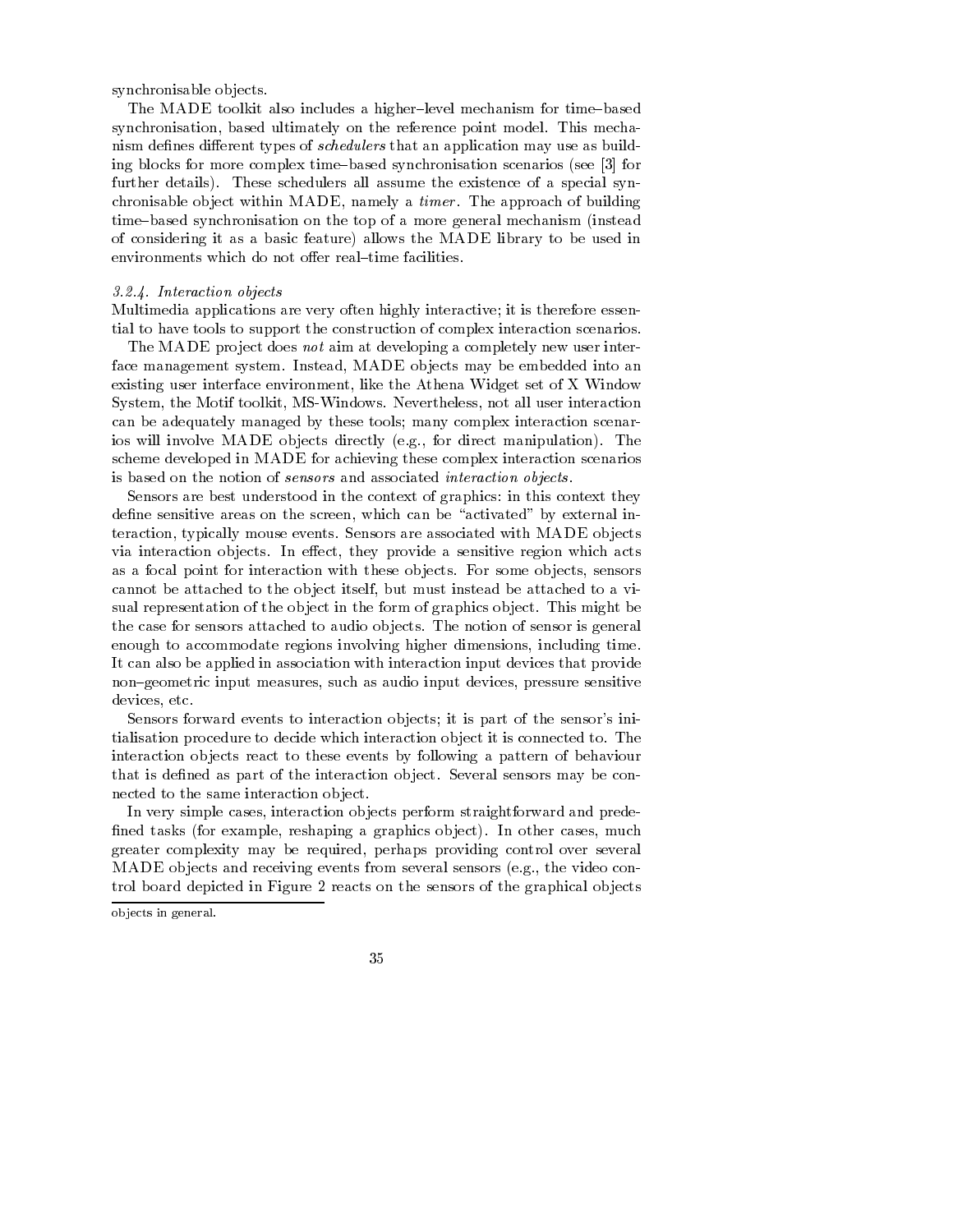describing the four push-buttons, may control the visual appearance of these buttons and, of course, controls the video object proper or perhaps a combination of objects; see also Figure 3). To describe such complex interaction behaviour, MADE introduces a type of interaction object that implements a general - nite state machine machine state machine state machine state machine state machine state machine s state machine for a speci-c interaction scenario however the user can also as sign a script to an interaction object, which, conceptually, includes a complete scripting interpreters (see also yourself) was also yourself as strongly and also provided also also also also overrides the default behaviour of the interaction object. This high degree of openness, with respect to the end-user, is a very valuable feature of the MADE interaction management

### Constraint management

Provision of a general purpose constraint system within MADE would jus tify a development project in its own right. Fortunately, there are restricted types of constraint satis-ers that while not being universal still provide useful functionality for dealing with important categories of constraints

The approach followed in the speci-cation of constraints is to consider those applications of constraint systems that are of direct relevance to the multimedia part of MADE In eect this restricts the scope of the constraint satis-er to the topics of geometric layout, user interface control, animation, and media synchronisation. For example, the MADE presentation facilities include a composition editorplayer which can make use of constraints when de-ning the hypermedia document structure and presentation characteristics

For the time being, only one-way constraints are proposed for MADE. While multi-way constraints provide greater expressive power to the constraint user, they also require more complex constraint satisfaction algorithms and may involve more eort on the part of the programmer to set up speci-c constraint ob jects

Utilities oer developers a higher level of functionality that simpli-es the im plementation of both basic and more complex multimedia applications. In fact, the functionality of some of the utilities is such that, by "wrapping" them into a simple program, they can be used as a separate applications in their own right

There are four main utility categories:

- 1. application program interface utilities: user interface metaphors, scripting, user interface builders, user monitoring;
- 2. monomedia editors: 2D and 3D graphics editors, animation, video, and audio editors
- 3. *composition utilities*: framework for hyperdocument management, synchronisation editors, interaction and graph object editors;
- 4. miscellaneous: class browsers, generic on-line help facilities, object monitoring
	- 36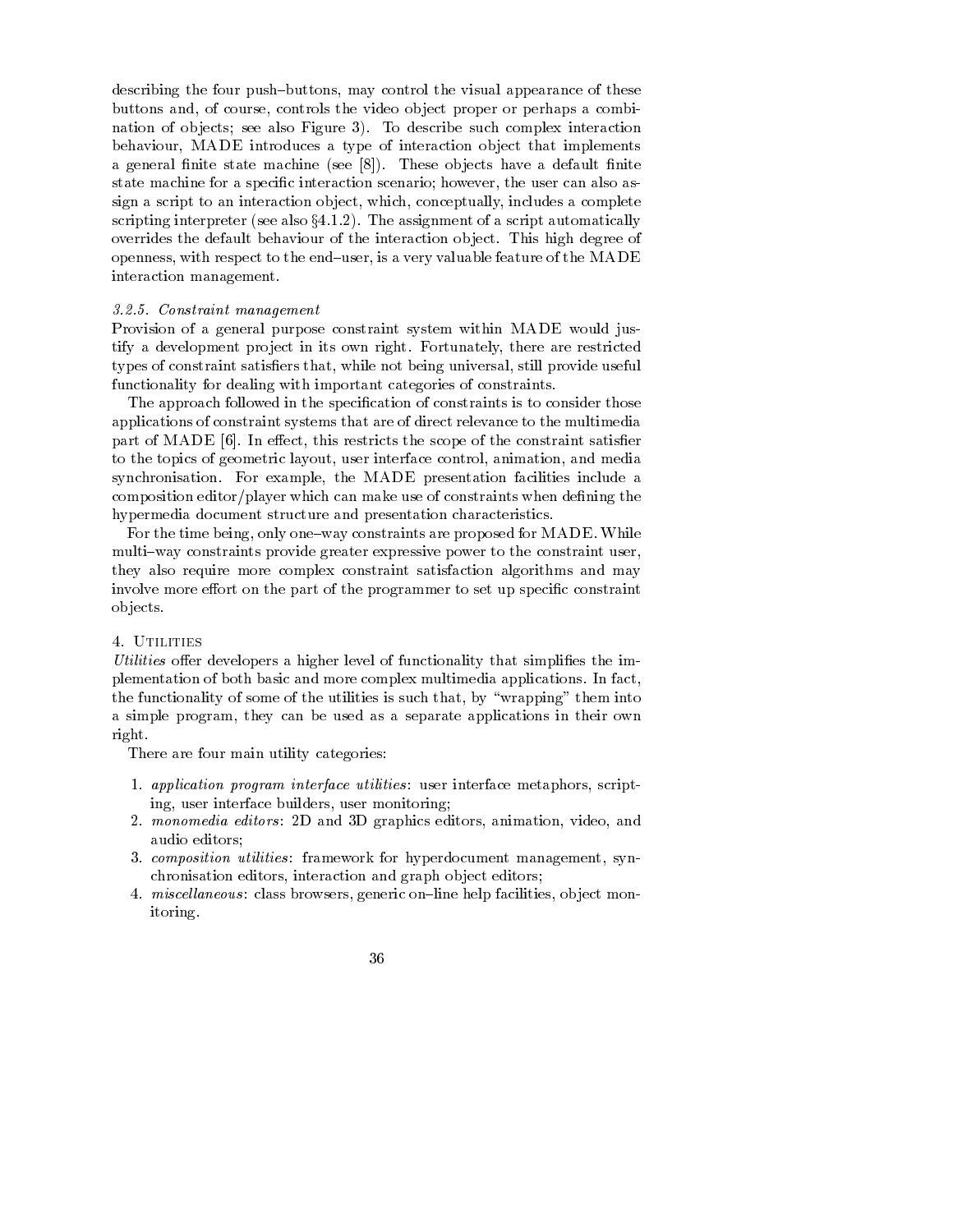

FIGURE 3. Use of Interaction Objects.

The different MADE utilities may rely on one another. For example, the user interface metaphors x are reused by monomedia editors x and the composition is a constant of the component of the set of the constant of the constant of the constant of the c

Utilities, together with MADE toolkit objects, offer a set of building blocks which can be used in various ways to create different types of MADE application program architectures. Some of these architectures will be described in  $\S5$ below

# Application program interface utilities

Application program interface utilities consist of a set of tools that help an application programmer to prototype and develop a -nal MADE application Although the facilities provided by some of these utilities are not new it is necessary to provide them in the context of the MADE environment. Note that only the more important tools are presented in this paper

### User interface metaphors

The visual representation and control of media ob jects is not always obvious Indeed, to control certain attributes of media objects, relatively complex visual tools with associated interaction behaviour have to be developed. These tools can be used on different levels: in program development, in authoring, or in the -nal playback of authored documents These user interface metaphors play an essential role in de-ning complex interactions operating on the ob jects It may sometimes be much easier to attach a sensor to these metaphor objects, rather than to the the de-main of sensor on the object proper just just  $\rho$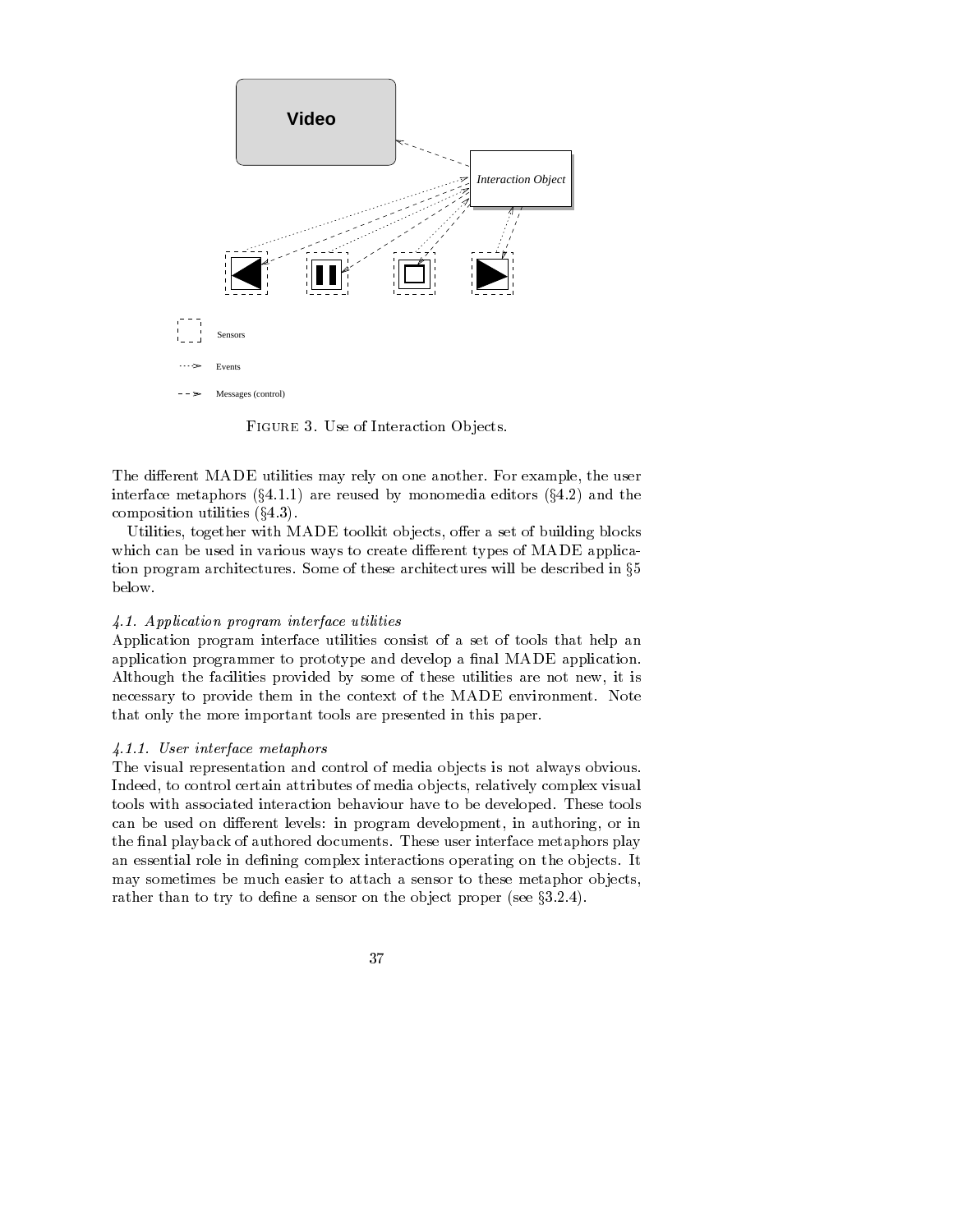There are numerous examples for such user interface metaphors, including:

- Video control board for stopping playing rewinding providing fast for ward and backward motion, etc.
- Audio panel containing volume control channel control etc
- Control boards for the manipulation of graphics ob ject attributes colour lighting, shading attributes, etc.)

All these objects, collectively called user interface metaphor objects, are part of the MADE utility library  $\mathcal{M}$  and editors see x. The editors see x. The editors see x. The editors see x. The editors see x. The editors see x. The editors see x. The editors see x. The editors see x. The editors s reuse these objects, thereby providing a common look-and-feel among MADE utilities MADE applications may choose to ignore these ob jects and to im plement similar user interface facilities by themselves

### Connection to scripting languages

Several MADE objects make use of scripting languages: animation and interaction objects have been mentioned in the preceding sections, and there are others, too. It is also perfectly feasible to create full-blown applications, either in a prototype or in - nalus the user where the user of the program is a script.

MADE does not introduce its own scripting language. Instead, all objects that make potential use of scripting access the interpreter functionality via an abstract general scripting interface This general scripting interface is then specialised to access speci-c languages and their interpreters This lets the -nal choice over which scripting language is used be made by the MADE application developer or even the end-user. Furthermore, several scripting languages can coexist with the same MADE application of the same MADE application of the same MADE application of the same M

In order to be usable for MADE, a scripting language should have an embeddable interpreter. That is, it should be possible to link the interpreter to  $C/C++$  and  $C/C++$  functions should be accessible from the language somehow. Conversely, functions of the scripting language should be accessible from  $C/C++$ . Note that the availability of the dynamic call interface of MADE objects plays an essential role in interfacing such interpreters it is not necessary to create a special "stub" for each MADE object in the scripting language; indeed, MADE objects can be created, and their methods invoked, based only on their signature

There are several general embeddable interpreters available. Currently, the MADE toolkit includes an interface to Tcl and to Python a language developed at CWI and CWI and CWI and CWI and CWI and CWI and CWI and CWI and CWI and CWI and CWI and CWI and C

# User interface builder

The MADE utilities workpackage includes a prototype authoring toolset that incorporates a user interface builder for use on UNIX platforms This based on and existing to be that completed to include that the complete to include the special special species interface entities for multimedia applications A similar development being carried out independently of the MADE project) for Python may be used in later stages of the project.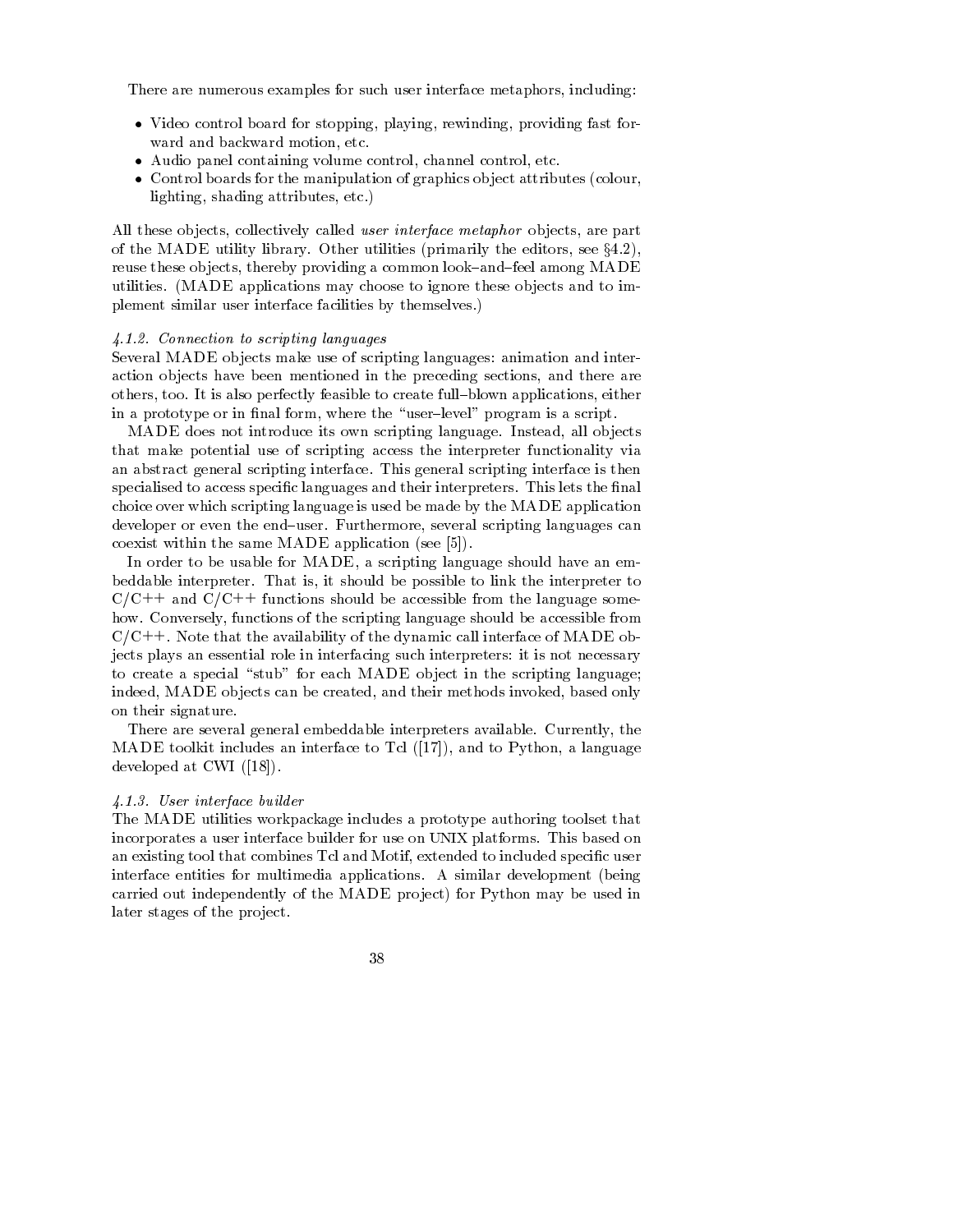on windows environments visual contracts in the use  $\alpha$  as a use of the use of the use of the use of the use of the builder. For the integration of MADE objects and utilities, subclasses of the "Microsoft Foundation Classes" will be developed and accessed directly from Visual  $C_{++}$ . This has already been validated for the 2D editor of GoPATH[15].

#### Monomedia editors

The role of monomedia editors is relatively straightforward: they offer the means to create, modify, and display media objects. There is nothing particularly unusual or new in these utilities, except that they all abide to the architectural demands for MADE editors, as described above and they incorporate the notion of con-gurability Each monomedia editor is able to be con-term at start up in one of a few modes of a few modes of a few modes of a few modes of operation For example its possible to consequent was associated was an experimental tool This mechanism as a player is an isother that the composition utilities (are given  $\mu$  , and the made  $\mu$ editors make use of the visual metaphors described in x to give a uni-ed

MADE editor objects may be used in various application settings. This includes being activated alongside with other MADE objects, e.g., other editors. In this case, editor objects may be active objects; the mechanism provided by the MADE ob ject model will ensure that data managed by several editors will not be corrupted by concurrent access Editors may also be wrapped up into separate application programs to run as stand-alone processes. Here, editors may operate on MADE objects residing in a database or they can manage objects received via a communication channel using, e.g., the KEDIT protocol  $x + y = 1$ 

The D graphics editor is based on an existing program called godraw re lated to GoPATH, mentioned earlier). The facilities supported by this editor are relatively straightforward, and are in line with other 2D graphics editors, available for different platforms.

The 3D graphics editor emphasises two aspects of 3D editing editing of scenes by composing 3D objects in space, and simple 3D solid modelling to create 3D bodies. It includes dialogues to control attributes like texture, colour, reflectance, opacity, etc.

The *audio editor* offers facilities to "cut" and "paste" audio tracks, apply possibly user speci-ed -lters on the sound tracks and modify their charac teristics A MIDI editor will also be available

The video editor offers similar facilities to that of the audio editor: "cut" and paste of video sequences modi-cation of its characteristics if the underlying hardware permits it), retrieve and replace frames as images, etc.

A separate *animation editor* is also provided, which allows for the interactive creation and editing of animation curves and animation scripts

Note that under MS-WINDOWS Microsofts Multimedia Environment al ready contains some multimedia editors; to avoid duplication, these editors will be reused as much as possible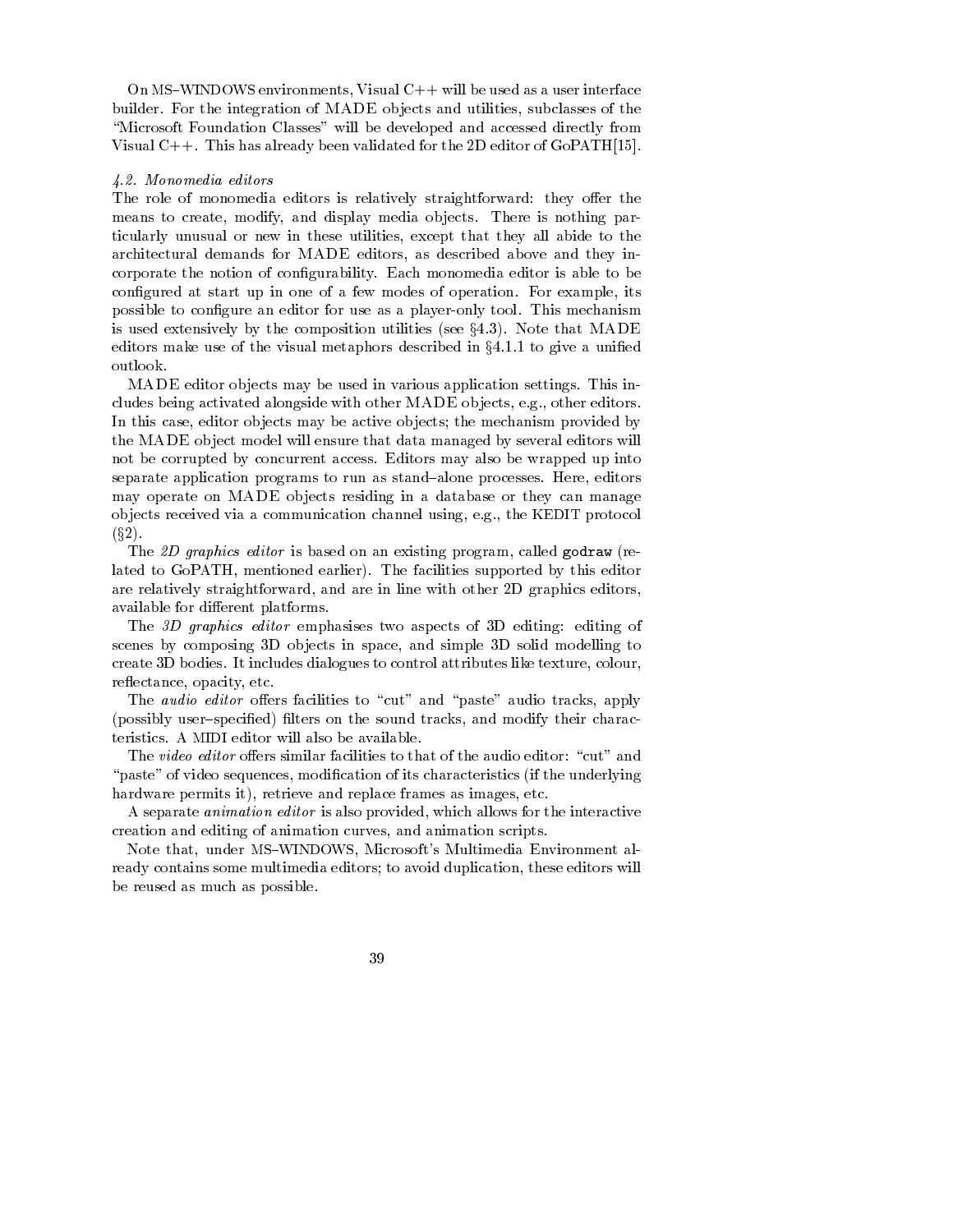### Composition utilities

Composition editing and playback is the mechanism within MADE for devel oping and viewing multimedia/hypermedia documents, both from the point of view of an author of such documents and also from the point of view of the nal user of a MADE application based on the document concept The document concept The document The document Th composition editing and playback utility is one of the main integrating compo nents of the MADE application environment It is the MADE application environment in the deabstract document structure that a hypermedia document is created and it is the presentation of this hyperdocument which the end user may interact with During both the authoring and playback modes of operation the composition utility makes direct use of the other MADE utilities for viewing or editing particular media objects, for presenting help information, for navigating the hyperdocument structure, and perhaps also for monitoring the user's actions. The composition utility drives the operation of these other utilities based on a composition graph ie the internal representation of the hyperdocument

An essential aspect of the composition facilities is the ability to de-ne and manipulate an abstract document structure  $\ldots$  The abstract document structure is a representation of logical components which describes not only the specific types of media involved in the presentation but also the semantic connections between media, the synchronisation constraints associated with the presentation of the logical components, geometric and other presentation attributes for each component and speci-c interaction entities to be used in reading and interacting with the multimedia document

The authoring and presentation of a hyperdocument is not only determined by the media and the composition utilities There may be a number of alterna tive styles or metaphors for presenting a particular hyperdocument that are dependent not on the speci-c document itself but on the application domain in which the MADE application exists

a special quaternal of the composition utilities of MADE as who who is to separate is to separate is the presentation metaphor used for authoring and viewing a MADE hyperdoc ument from the underlying composition graph. The aim is to accommodate different styles of authoring and different forms of visually structuring the hypermedia information. Within the MADE project, a prototype authoring tool is being developed with a speci-c presentation metaphor It will however be possible for another authoring tool to choose a radically different presentation scheme and implement it on the "top" of the MADE composition utilities.

The composition utilities also make provision for using an interchange format to represent the abstract document structure in a more persistent form An interchange format enables the reuse of existing compositions either fully or in part, and enables the exchange of documents among MADE applications. There are a number of contenders at the moment,  $HYTIME[19]$  and  $MHzG[20]$ are standardised formats and there are a other proprietary ones A third choice would be to develop a MADE speci-c format temporarily denoted as MIFF

 $\,$  - This abstract document structure is also referred to in this specification as a composition  $\,$ graph

<sup>40</sup>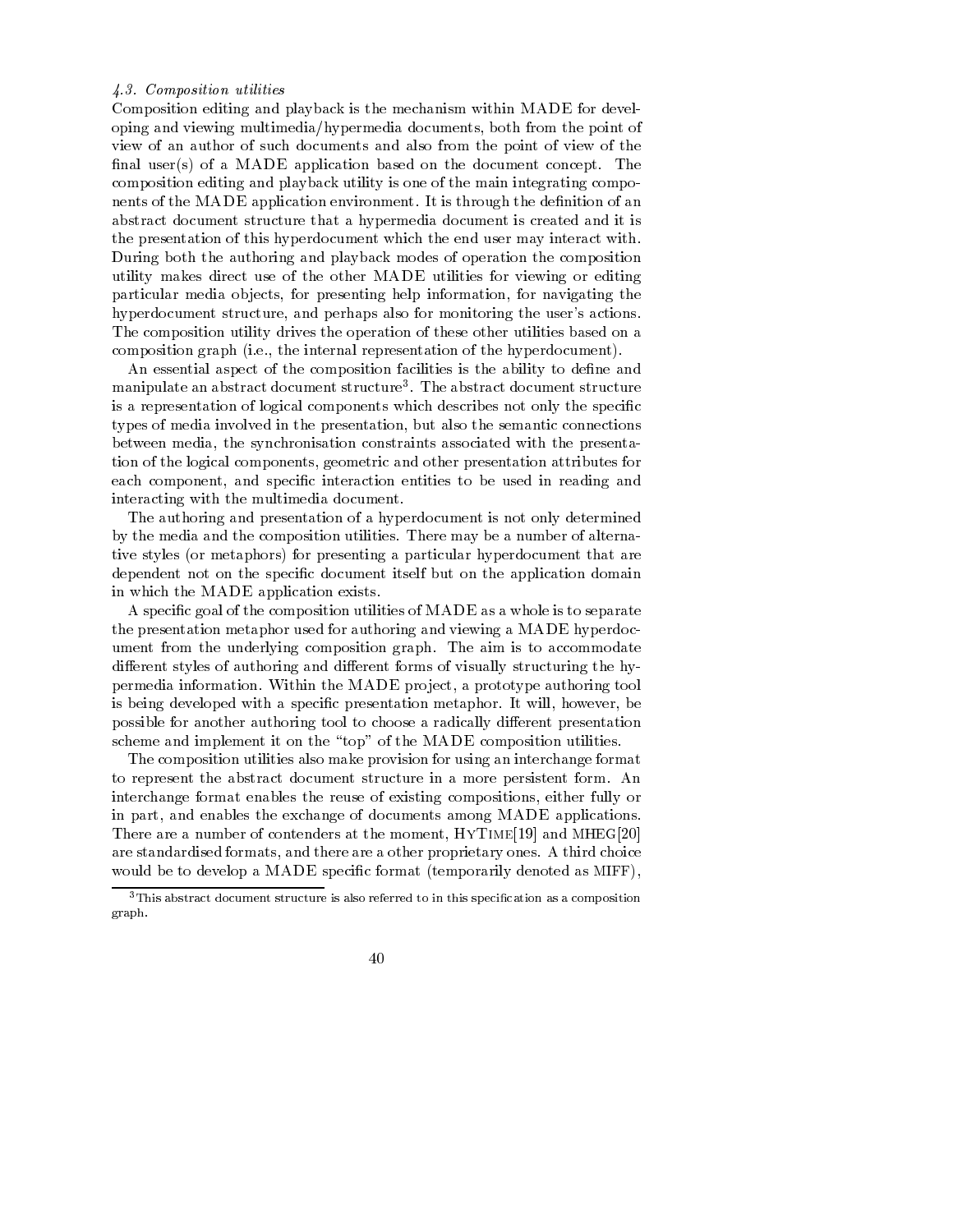perhaps based partly on either of the above or some other industry format At the time of writing, Apple's  $BENTO[21]$  format has provisionally been chosen for use as the MADE interchange format MIFF

The composition utilities include some sub modules with well speci-ed tasks These include facilities for interaction, synchronisation, layout and composition.

An interaction editor creates or modi-es interaction ob jects see x This involves de-ning sensors associated with MADE ob jects or with their associated visual metaphor), specifying the objects the interaction object has to control and editing the corresponding script The de-nition andor the modi-cation of sensors may involve eg graphics editing which means that the interaction editor may also start up a D graphics editor internally In this setting, interaction objects could provide an internal representation for hyperlinks

The role of the synchronisation editor is to interactively de-ne the synchro nisation patterns among several synchronisable MADE objects. This may involve the speci-cation of reference points setting references of other ob ject the synchronisable ob ject has to synchronise with de-ning the details of this syn chronisation, etc. Time objects are also managed by this editor; the user may indeed prefer to use the notions of time, scheduler, and time-constraints for the purpose of synchronisation rather than the concept of reference points As described in  $\S 3.2.3$ , both mechanisms are available within the MADE toolkit.)

Inside the synchronisation editor, the choice of the interchange format will greatly influence whether the emphasis will be placed on reference point or time-based synchronisation. HyTime, for example, expresses all synchronisations using an abstract notion of time; quite naturally, if the HyTime format, or a subset of it is chosen this will determine the - and shape of the sympathy nisation editor, too.

The *graph* or *layout editor* gives a visual interface for the direct manipulation and visualisation of the composition graph (i.e., the representation and interesting)

Finally, the *composition editor* is the most complex composition utility, which combines and controls all other composition utilities as well as the monomedia editors, and MADE toolkit objects. It is this module which lies at the heart of all composition utilities, and which is responsible for providing all the general functionalities described above

The notion of *multimedia application* is a very broad concept and application programmers may make use of a package like MADE in different ways. Also the concept of a user of MADE or of similar packages has become a somewhat fuzzy notion there are in fact dierent types of users toolkit or utility developers,  $C++$ , script programmers, hypermedia document authors, etc) which are all, in some way or other, "users" of the MADE environment. Without claiming to be exhaustive, this section will give some, typical examples of application program architectures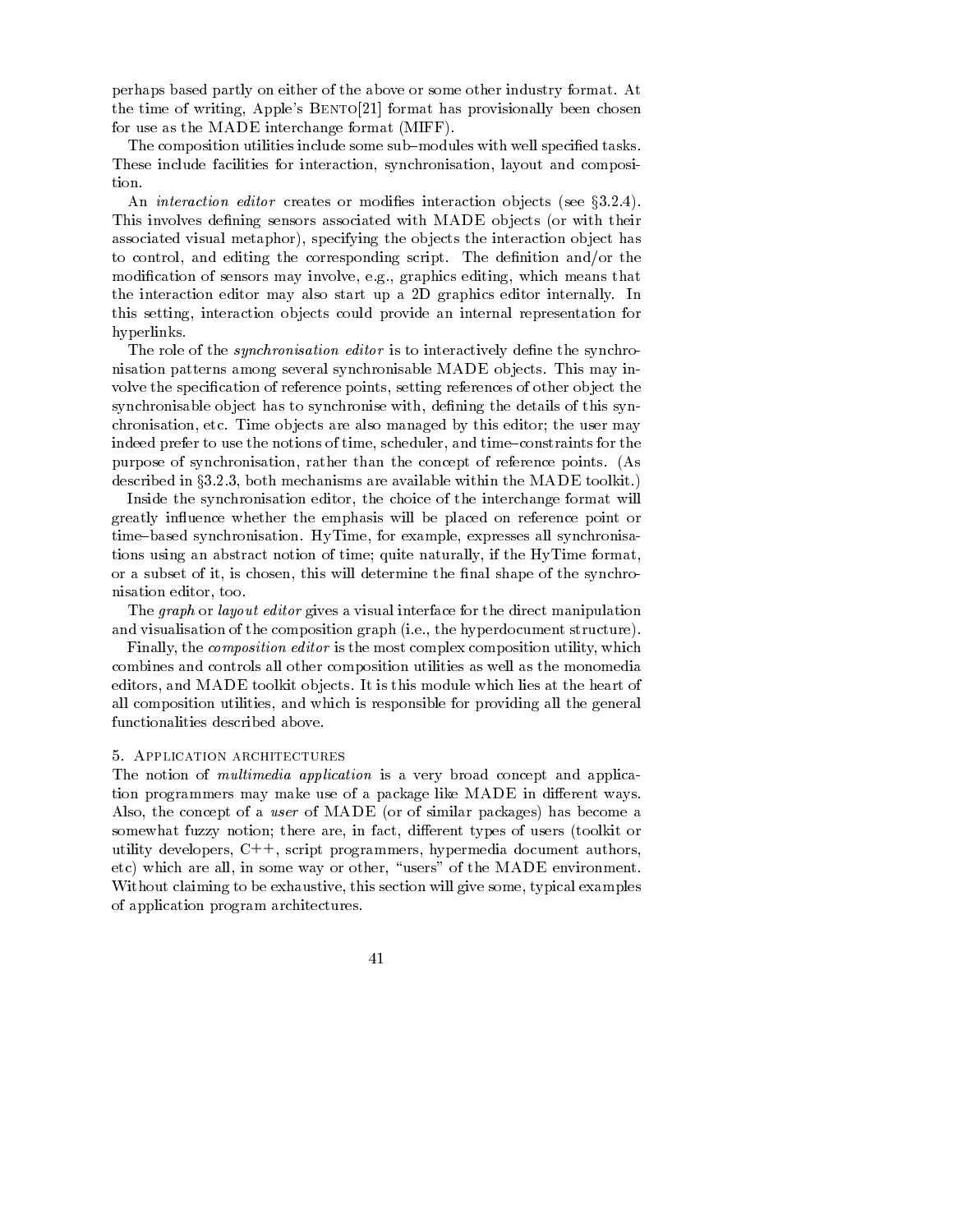Note that the full MADE ESPRIT project includes the development of some pilot applications It is not the purpose of this paper to give a thorough descrip tion of the whole ESPRIT project, hence these applications are not described here. Suffice it to say, however, that the application program architectures, as presented below, are all represented in these various pilot applications.

#### Traditional programming

The MADE toolkit objects, plus some of the utility objects, form a powerful, albeit "traditional" programming environment for  $C++$  programmers. This means that applications may be developed in  $C++$  or C, and then linked to a set of run-time MADE libraries.

Figure 1 gives a faithful picture of a traditional program using MADE. The which is usually a single usually a single UNIX or MS-Corpus and the UNIX or MS-Corpus and the UNIX or MS-CORPU different toolkit objects, either directly or indirectly, via some utility objects. A more elaborate application would also make use of an external database accessed via the MADE database ob ject facilities

The application program may interchange data with other applications via e.g., the MIFF exchange format. Alternatively, the application program may offer services, in the form of a sophisticated multimedia server, using either the KEDIT protocol or OLE. Other applications may then either directly manipulate MADE objects via this protocol or full MADE objects may be transferred back and forth and be manipulated by different modules.

Various objects, such as the interaction and animation objects, can use scripting languages, which may be revisable by the end-user. In fact, the skeleton of the application program may also be written in a scripting language instead of C or C the stript would then manipulate Million (written in  $mC++$ ) via the appropriate MADE-script interpreter interface.

Another possibility is to use  $C++$  and, e.g., Motif to create the user-interface; this is when a graphics user interface application builder may play an important role

#### Hyperdocument editing and playback

Figure 4 illustrates the possibility of hypermedia document manipulation using the full-blown composition utilities described in  $\S 4.3$ . The programming environment offered by MADE in this setting is hypermedia document authoring; quite naturally, the user community for such an environment differs radically from the community of traditional programmers Very often to make the distinction, members of this community are referred to as "authors", as opposed to "users".)

In this authoring environment, the composition utilities are conceptually separate from the media editors. The composition utilities act as the coordinating central hub of the complete architecture. Effectively, there is an inter-editor message facility that is used to both control the operation of the media edi tors and to provide information to the composition utilities representing actions performed by the user through dialogues with the media editors In this setting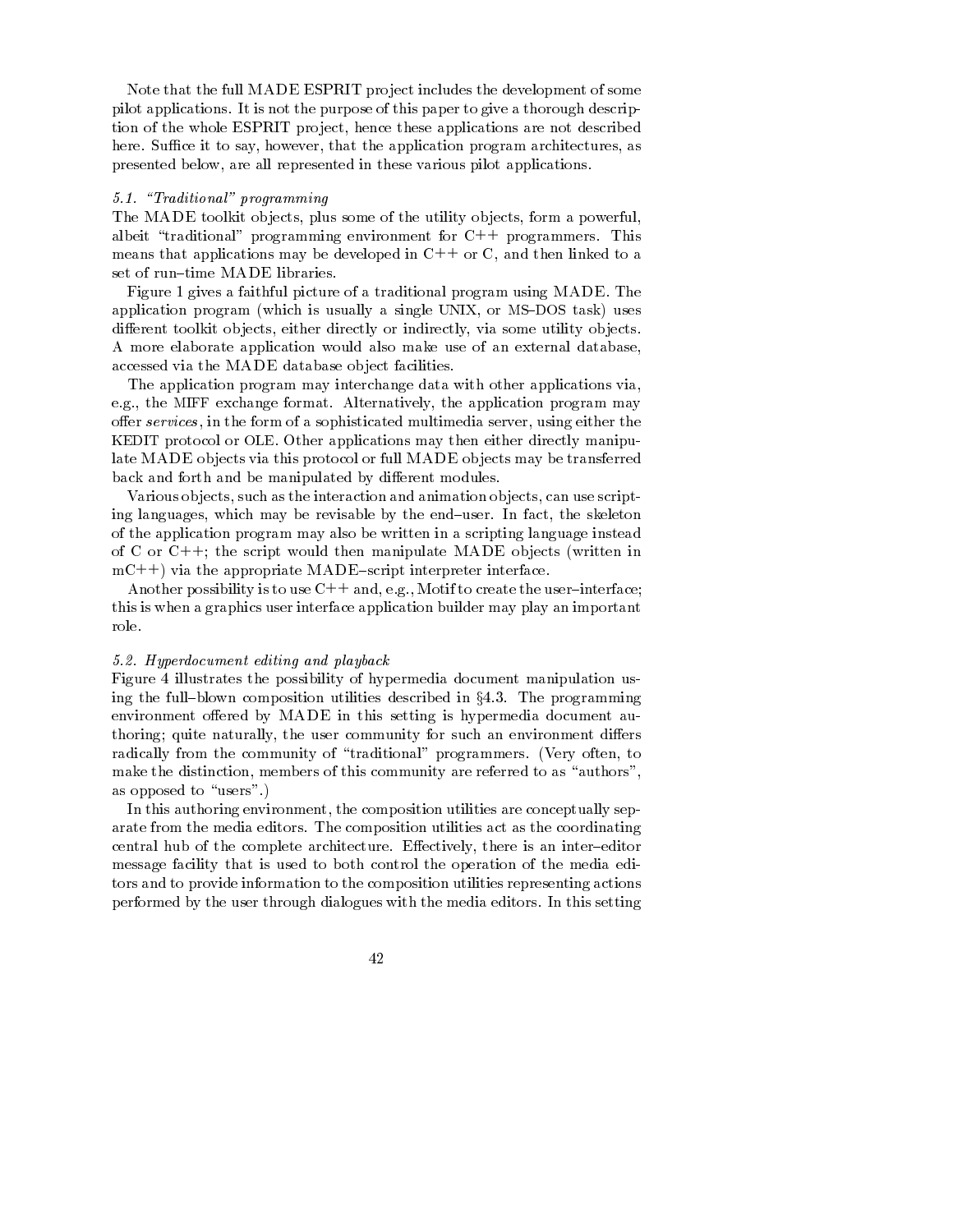

FIGURE 4. Composition Utilities in a MADE Application

the media editors may be considered as separate applications or in other terms as separate service providers. These applications may be realised following the scheme described in the previous section

This organisation implies that media objects or references to objects are passed between the composition utility and the media editors in order to "render" them. Similarly, edited media objects may need to be passed back to the composition editor and placed into the multimedia database

Note that a simpler version of the architecture, including a simpler version for each of the media editors may be con-gured to be used for playback only

## 5.3 Other application schemes

The application architectures presented in the preceding two sections represent in a way, the two extremes of a large palette. Intermediate architectures, making use of only part of the full MADE functionality are also possible and feasible. It is possible to create, for example, a  $HvTime$ -like engine based on the MADE toolkit and some of the utilities only although these utilities may be distributed services rather then linked to the HyTime engine)"; interactive modelling applications or scienti-c visualisation applications are also possible which may use the services of media editors, just as a full hypermedia authoring

In fact creation of an engine for a specialised set of HyTime documents is one of the pilot applications that is part of the full ESPRIT project.

<sup>43</sup>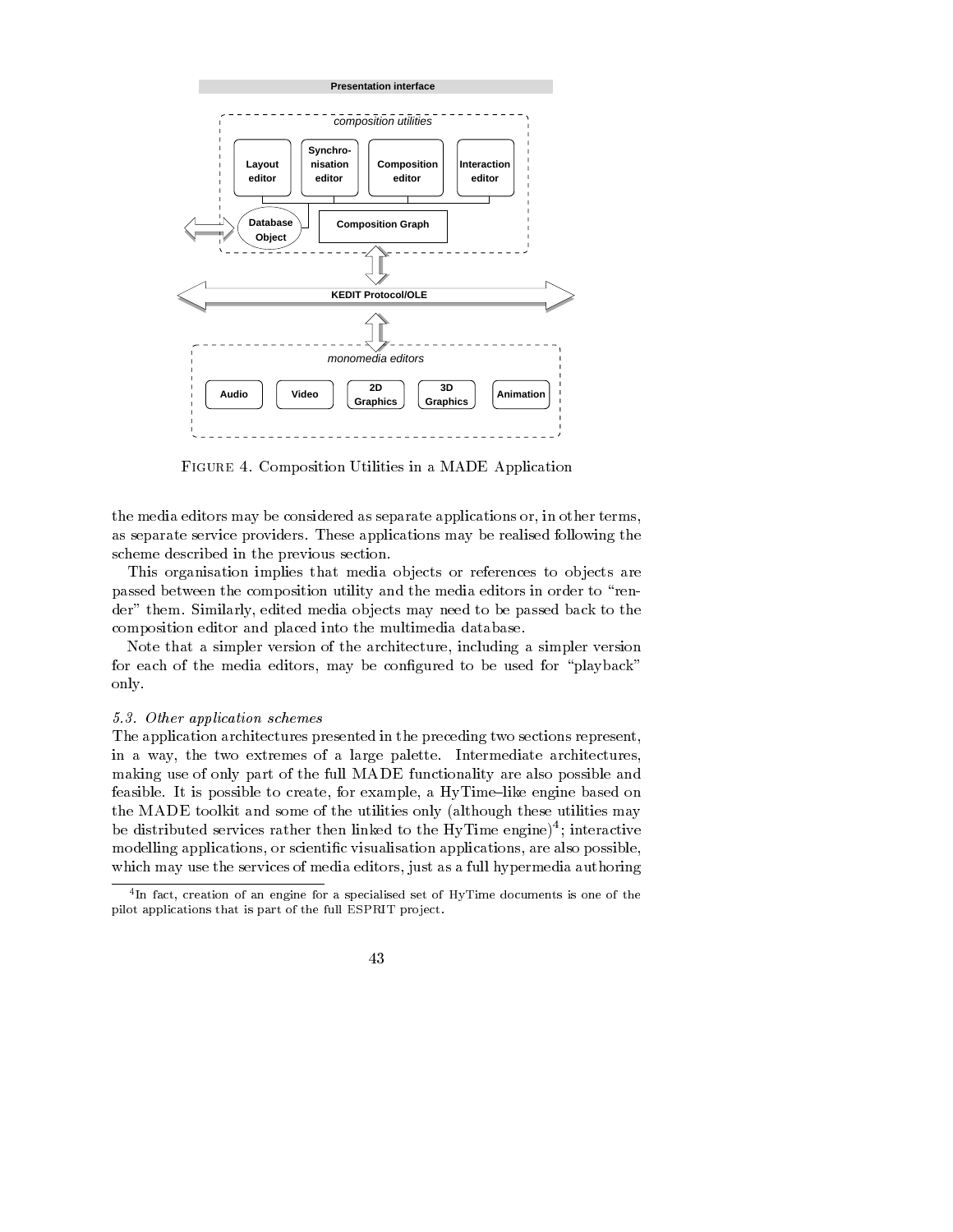

FIGURE 5. Use of an External Composition Tool: HyperPATH

tool does, but with a fundamentally different user-interface.

The application architecture shown on Figure 5 illustrates another possibility for an authoring environment. As said earlier, media editors, realised as MADE applications, may be used as independent servers, provided that the external communication protocol is understood by the "wrapper" around the MADE editor ob jects In such a case an external ie not closely MADE dependent) hyperdocument authoring tool may be used instead of the MADE composition utilities. The example used in Figure 5 is HyperPATH, formerly known as Multicard  a hypermedia editing tool developed by Bull The M protocol referred to in the -gure is the internal communication protocol ned for HyperPath  $\sim$  100 mm  $\sim$  100 mm  $\sim$  100 mm  $\sim$  100 mm  $\sim$  100 mm  $\sim$ 

In a somewhat unexpected way, activities in the MADE project have become very much relevant recently for an ongoing standardisation process within ISO Indeed, after several years of preparations, the ISO/IEC committee JTC  $1/\text{SC } 24$  the committee which developed graphics standards in the past has engaged into a project for the standardisation of a presentation environment for multimedia programming. The scope and purposes of this new project, called PREMO are indeed very close to the pro ject speci-cations of MADE an object-oriented presentation environment for multimedia objects, including graphics video audio etc which incorporates speci-c means for the synchro nisation, interaction, and combination of such media.

Fortunately for the MADE pro ject and hopefully for the PREMO pro ject too), contacts between MADE project members and the relevant ISO committee could be set up very quickly due to some earlier ISO activities of several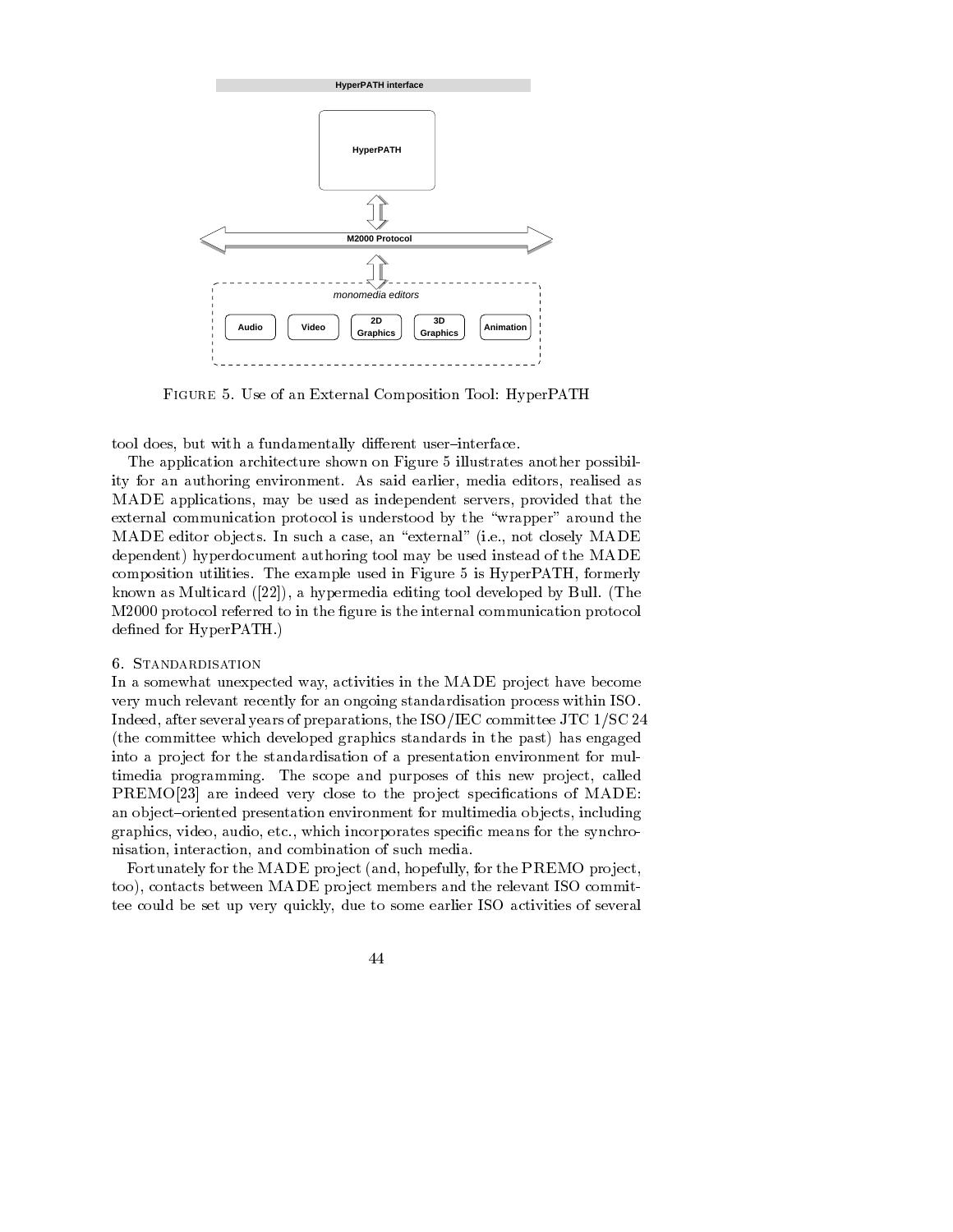participants of the MADE project. Concepts developed within the MADE project have been included into the PREMO activities, and, conversely, some of the issues that have arisen at the PREMO meetings have provided valuable input in the design work of MADE It can be expected that this fruitful in teraction will help to shape the outcome of the MADE project in the future, too

### **ACKNOWLEDGEMENTS**

Obviously, MADE is a large-scale teamwork project, involving experts from a number of industrial and academic institutions Although only some of the partners are involved in the speci-cation details of the MADE framework others being responsible for the pilot applications the pilot applications is still applications in the team of experimental  $\mathcal{L}$ rather voluminous. Instead of trying to list everybody and thereby incurring the danger of forgetting and therefore offending somebody, we prefer to omit such a long list. We would just like to express our gratitude to the full MADE team altogether

#### **REFERENCES**

- J- Davy ed  Paris MADE ESPRIT III Project 
Technical Annex
- F- Arbab P- ten Hagen M- Haindl F- Heeman I- Herman cation of the Made of the Made observed and A-siemed and A-siemed and the Made observed and the MADE observed model Tech Rep Top S Version in the September of the second second second second second second second second s
- of it corresponds and it contains (1990), specification of the MIDE time ob jects Tech Rep Tech Rep Tech Rep Tech Rep Tech Rep Tech Rep Tech Rep Tech Rep Tech Rep Tech Rep Tech Rep Te
- $\mathcal{A}$  Free Haindle I-man and G- $\mathcal{A}$ presion to the continued with the proof of the state  $\alpha$  is the state  $\alpha$  in the state  $\alpha$  is the state of  $\alpha$ MADE A STREET AND THE STREET AND THE STREET AND THE STREET AND THE STREET AND THE STREET AND THE STREET AND THE
- I-Leygues I-Leygues in the following scripting scripting scripting scripting scripting scripting scripting scripting scripting scripting scripting scripting scripting scripting scripting scripting scripting scripting scrip languages Tech Rep Version Esprit Pro ject 
 MADE
- ol it it and and form and the second protects in the constraint of the second start of  $\mathbb{P}^1$ TCOO S Version Esprit Pro ject 
 MADE
- F- Arbab I- Herman and G- Reynolds An ob ject model for mul timedia programming, Computer Graphics Forum (Eurographics '93 Conference Issue), vol. 12, pp.  $C101-C114$ .
- . Het and Herman III Herman III Herman III Herman III Herman III Herman III Herman III Herman II the MADE multimedia environment. In Proceedings of the 1st Eurographics Symposium on Multimedia Graz Springer Verlag
- H- Lieberman Using prototypical ob jects to implement shared behavior in object oriented systems. In Proceedings of the First ACM Conference on Object-Oriented Programming Systems Languages and Applications Portland pp   ACM Press
- F- van Dijk and A- Siebes Specication of the database object Tech Rep TDB S Version and Technical Services (2000) (2000) - 1

<sup>&</sup>lt;sup>5</sup>Namely: Groupe Bull (France), CWI (The Netherlands), INESC (Portugal), IN-RIA (France), FhG-IAO (Germany), BaE (UK), NR (Norway), ESI (France), Iselqui (Italy).

<sup>45</sup>